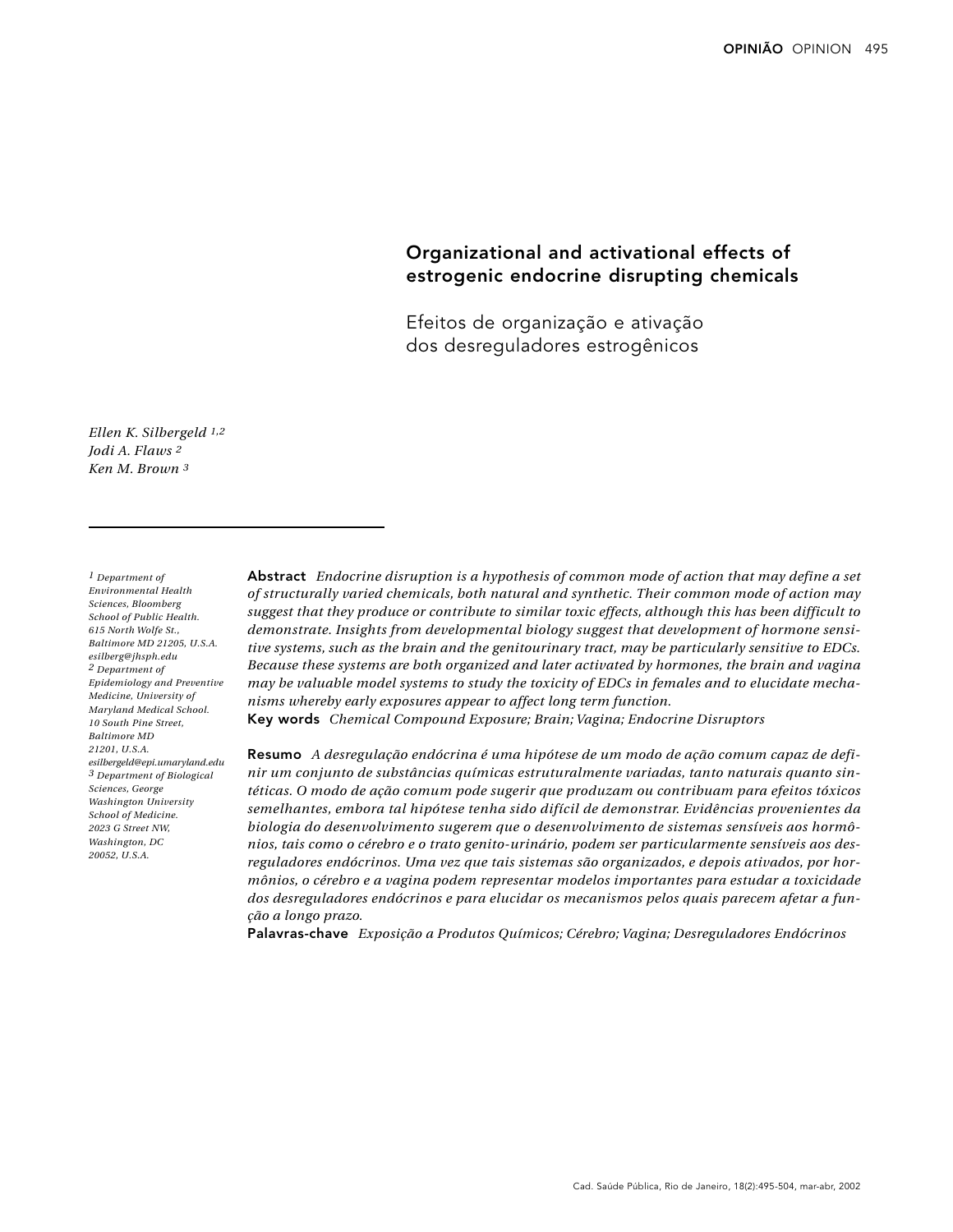The identification of preventable risks to human reproduction offers important opportunities to ensure health over generations. Recently, considerable public concern has focused on the potential for chemicals to interfere with reproduction by interrupting endocrine function. These endocrine disrupting chemicals (EDCs) include many naturally occurring or synthetic chemicals that are proposed to share a common mode of action by interfering with the normal molecular circuitry and function of the endocrine system. EDCs of varying potency may be present in the environment, and exposure to these substances may be related to adverse effects reported in wildlife and humans (Colborn et al., 1996; Cooper & Kavlock, 1997; Hose & Guillette, 1995; Longnecker et al., 1997; McLachlan & Arnold, 1996; NRC, 1999; Toppari & Skakkebæk, 1998).

Although several endocrine systems may be targets for chemicals (Colborn et al., 1998), much of the attention has focused on chemicals that interfere with normal estrogen function. EDCs that act on the estrogen component of the endocrine system merit serious concern because estrogen has major effects on mammalian reproduction and neurological functions. Estrogen is also critically important for guiding the normal functional and structural development of many target organ systems in mammals, with effects on both growth and differentiation.

Particular concern has been raised over the long-term effects of such exposures during development (Colborn et al., 1996; NRC, 1999). The existence of critical periods during organogenesis and the sensitivity of developmental processes to relatively small and fleeting changes in endogenous steroid levels suggest that endocrine disruption during development may have long lasting deleterious effects. Some of the current literature associating environmental endocrine disruptors with human health effects cites possible increases in breast, testicular, and prostate cancer, some birth defects, and behavioral dysfunction in children (Hook, 1994; Jacobson & Jacobson, 1996a; Koopman-Esseboom et al., 1996; Longnecker et al., 1995; Toppari & Skakkebæk, 1998). However, others have pointed to inconsistencies in these studies (NRC, 1999; Safe, 1995).

The potential for exogenous estrogenic agents to cause significant effects on development and long term function of estrogen-sensitive tissues is exemplified by the devastating sequelae of *in utero* exposure to the estrogenic drug, diethylstilbestrol (DES). In humans, DES exposure during prenatal life has been associated with structural dysmorphogenesis of the reproductive tract and increased risk of vaginal cancer during postnatal life (Berger & Goldstein, 1980; DeMars et al., 1995; Herbst et al., 1971). In rodents, prenatal DES exposure causes genital dysmorphogenesis and carcinomas (McLachlan et al., 1980). Thus, one of the deepest concerns relating to environmental endocrine disruptors is that they may induce persistent or irreversible effects on developing organisms (Colborn et al., 1996).

Exposure to estrogenic endocrine disruptors during development may have both organizational and activation effects. Organizational effects refer to permanent changes in morphogenesis and differentiation of organ systems. Characteristically, organizational events are precisely timed and can only be influenced by exposure, endogenous and exogenous, during critical periods that are defined by organ-specific morphogenetic timetables. These events are often observable at the structural level. Activation effects of hormones relate to the responses of cells and organ systems after differentiation and organization. These include the normal, often cyclical physiological functions for which hormones are the signals throughout life. Usually these effects are transient in nature, unless they induce damage to tissues that synthesize or respond to hormones, such as the primordial follicles of the ovary or the Sertoli cells of the testis. Organizational and activation effects, while separate, are often linked: activation responses to hormones can be conditioned by earlier organizational exposures during development. Thus, developmental exposures to estrogenic endocrine disruptors may have both immediate effects on development by interfering with normal organizational differentiation, with long lasting deleterious effects, and delayed or latent effects that are revealed later in response to endogenous hormones at maturity. These delayed effects may be undetectable at the time of exposure and may not affect structural development, but they may be unmasked later in life with normal changes in endocrinology, such as the rising levels of gonadal hormones at puberty.

These insights from developmental biology suggest that early exposures to endocrine disruptors may reprogram later responses to endogenous hormones over the lifespan, such that some of the most serious effects of these agents may be manifested long after exposure occurs. While "reprogramming" has been proposed as an explanation for some of the effects of endocrine disruptors and estrogens (Newbold, 1995; Palanza et al., 1999a; Singh & Han-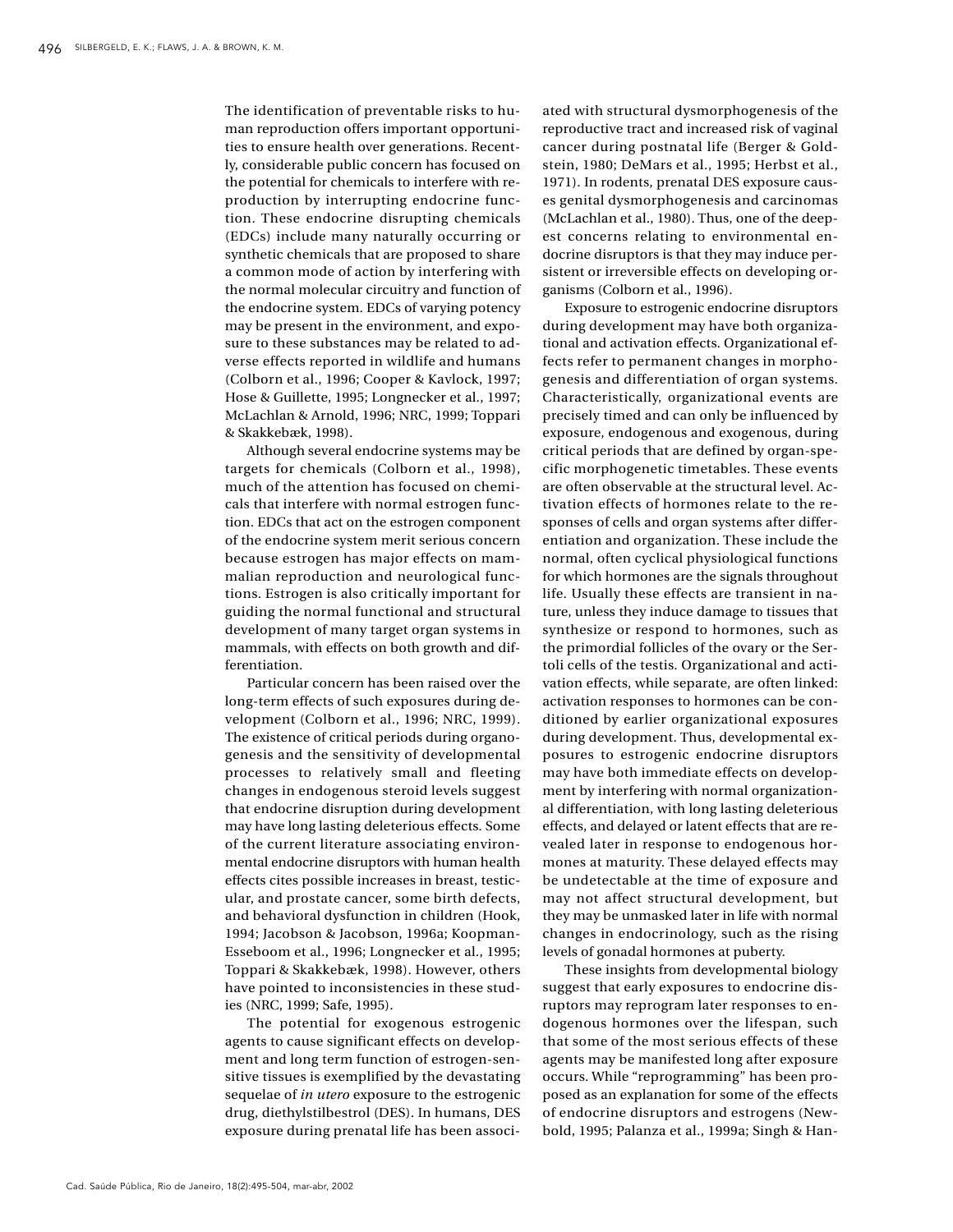delsman, 1999), the molecular mechanisms by which this occurs are not well defined. "Reprogramming" is not the same as a persistent or irreversible alteration in structure or function; it can be defined as a consequence of developmental exposures, such that the functional responses of target tissues at maturity are altered in the presence of normal changes in levels of gonadal hormones. It is not known whether those "reprogramming" events occur at genomic or nongenomic levels. In addition to direct alteration in target genes, early exposures could in some way affect binding of estrogens to receptors which then alters transcription events or these exposures could affect other components of signal transduction pathways either prior or subsequent to transcription activation.

## Targets for organizational and activational effects of EDCs

The development of the male and female genitourinary system is an example of hormonal determination of sex-typic organization from the embryonic "indifferent" state into the male or female phenotype. In humans and rodents, both the brain and vagina are exquisitely sensitive to circulating hormone concentrations for appropriate differentiation. In addition, at maturity, both tissues continue to respond to estrogens at the molecular, cellular, and functional level, and these responses are integral to successful reproductive and neurological function over the life span. For that reason the vagina and central nervous system (CNS) may be candidates for both organizational and activation effects of estrogenic endocrine disruptors, and they may serve as model systems for mechanistic research to understand the events involved in "reprogramming".

The critical role of hormones in the development of these systems is evident in genetic and nongenetic intersex syndromes resulting from inappropriate hormone or drug exposure in utero. Congenital hypospadias and undescended testicles are suspected as sequelae to prenatal hormone exposures in male fetuses (Toppari & Skakkebæk, 1998). The clinical syndrome of congential adrenal hyperplasia (CAH) offers human evidence of sensitivity of the developing brain to intrauterine hormone exposure. CAH involves genetic mutations that result in excess testosterone production. CAH girls express "boy-typic" behaviors and "boytypic" performance on neuropsychological tests (Berenbaum, 2001). Heterozygote twins of CAH girls present behavioral characteristics that are

intermediate to "girl-typic" and "boy-typic" phenotypes, suggesting that sharing the intrauterine environment with a twin producing high levels of testosterone that can affect brain development.

The vagina responds morphologically and functionally in response to fluctuations in estrogen levels throughout the life span. Vaginal opening is a clear-cut, easily measurable example of an estrogen-dependent event critical to the development of the reproductive system. At birth, the rodent vaginal canal is closed to the outside environment by stratified epithelial cells (Gitlin, 1974). During development, the vagina in the rodent responds to rising endogenous estrogen levels at puberty and the solid cells of the vaginal canal are deleted, resulting in an opening (Elger, 1978; Ojeda et al., 1980). The role of estrogen in vaginal opening is clearly demonstrated. Neonatal injection of estrogen causes early vaginal opening in a dose-dependent fashion (Del Vecchio, 1982; Hisano, 1971). Manipulations that stimulate or inhibit the immature ovary to produce estrogen also alter timing of vaginal opening (Justo et al., 1970; Ojeda et al., 1980). The molecular mechanism by which estrogen induces vaginal opening in the rodent is not known. Vaginal opening may occur as a result of estrogen-induced terminal cell differentiation in a target cell population leading to cell loss (Gitlin 1974), or vaginal opening may result from programmed cell death that causes a deletion of specific epithelial cells that form the vaginal plate (Gray Jr. & Ostby, 1995).

While there are some similarities between the human and rodent vagina, one major difference is that rodents are born with a closed vagina that opens at puberty, whereas humans are born with an open vaginal canal (Moore & Persaud, 1993). The same development events occur in humans, but prior to birth. In humans, the vagina begins to open by 16 weeks gestation (Moore & Persaud, 1993). At this time, the cells in the center of the solid vagina begin to disintegrate causing the formation of a lumen, which begins in the lower portion of the vaginal plate and proceeds upward. Formation of the lumen is usually complete by 18 weeks gestation when it meets with the cervical canal and the pelvic portion of the urogenital sinus (Moore & Persaud, 1993), Some estrogenic chemicals such as DES and the pesticide chlordecone alter the timing of vaginal opening (Laessig et al., 1999; McLachlan et al., 1980). The endocrine disrupting chemical 2,3,7,8-TCDD can have major permanent effects on the morphogenesis of the genitourinary tract. In rats and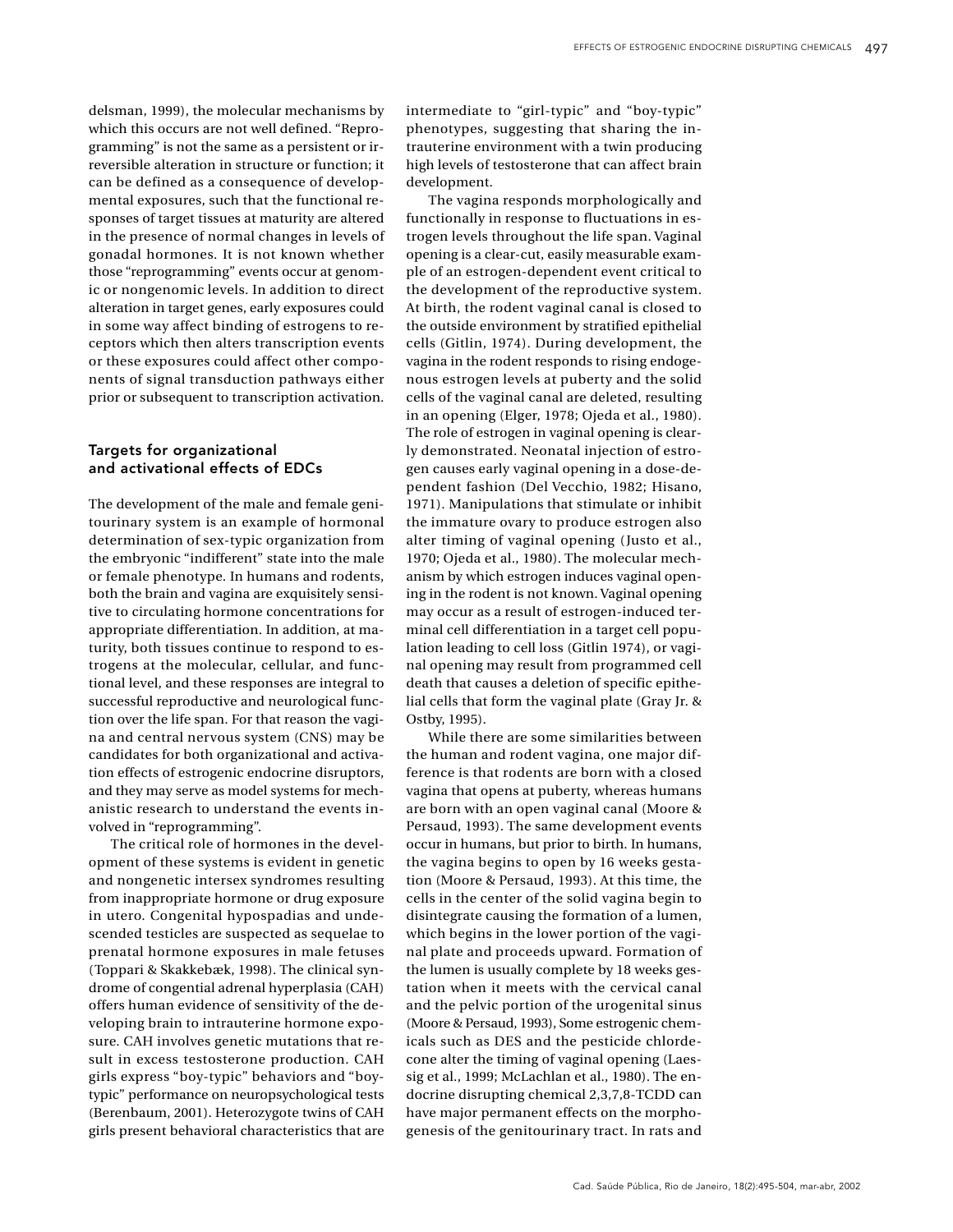guinea pigs, intrauterine exposures to 2,3,7,8- TCDD results in a vaginal "web", an externally visible tissue that occludes the vaginal opening (Flaws et al., 1997; Gray Jr. & Ostby, 1995). We have shown that this birth defect originates in utero, soon after exposure to TCDD, and represents the failure of the Wolffian ducts to regress in the female, resulting in a persistent mesenchymal remnant that prevents complete formation of the vaginal sinus (Dienhart et al., 2000). This toxic effect of TCDD thus represents an organization effect of exposure; it is limited in timing in that postnatal exposures, after the critical period of organogenesis, do not induce vaginal webs. Thus, rodent vaginal development can serve as a paradigm for studying the effects of endocrine disruptors on estrogen target tissues in humans that undergo their final elaboration during postnatal life.

The vagina of both rodents and humans remains exquisitely sensitive to circulating estrogens over the menstrual or estrous cycle. The vagina has been used as an endpoint for studying estrogenicity of compounds for nearly 75 years and is among the most specific *in vivo* endpoints available for determining the estrogenic character of a compound (Allen & Doisy, 1923). In response to estrogen, the vaginal epithelium thickens and cornifies (Elger, 1978). The rodent vagina is also sensitive to estrogenic EDCs. In mice, neonatal administration of methoxychlor, bisphenol A, and several other halogenated pesticides causes highly keratinized vaginas (Gellert, 1978; Gray et al., 1999a; Nagao et al., 2000). DES also causes highly keratinized vaginas, vaginal hypospadias, and vaginal tumors (Newbold, 1995). Interestingly, the murine vaginal adenocarcinomas were similar morphologically to the tumors seen in humans exposed prenatally to DES (Newbold, 1995). This provides further evidence that the rodent vagina may serve as a model for studying the effects of EDCs on the human vagina.

The brain is also highly responsive to estrogen exposure during development and over the life span (Chowen et al., 2000; Cooke et al., 1998). Estrogens have powerful organizational effects on the development of the rodent CNS during critical periods of perinatal development through the modulation of several key molecular events: neurite development (Patrone et al., 2000); expression of neurotrophic factors (Jerzierski & Sohrabji, 2000), and regulation of apoptosis (Maggi, 2000; Nilsen et al., 2000; Sawada et al., 2000). *In vivo*, these effects depend upon the presence of gonadal hormones and the distribution of hormone receptors within brain regions. In the rodent, because of sex-typic differences in hormone production and hormone receptors, the organizational effects of estrogen on the morphology and cytoarchitecture of specific brain regions differ between males and females. This results in a permanent sexual dimorphism of the CNS that is modulated by later experience (Arnold & Breedlove, 1985). In the rodent, dimorphism is driven by prenatal estrogen exposure. The male gonad is activated just prior to and after birth, giving rise to increased circulating levels of testosterone. The male CNS is "masculinized" and "defeminized" by exposure to estrogens produced by aromatization of testosterone released from the fetal male gonad which results in estrogenization of the CNS due to the higher levels of aromatase in the brain of males (Dohler et al., 1984; Karolczak et al., 1998). In the female rodent, the lack of either testosterone or estrogen results in sex-typic brain development of the female. The female gonad is not activated by CNS signals until puberty. In primates, androgens are the organizing hormones. Nevertheless, sexual dimorphism in structure and tissue composition has been shown in humans (Nopoulos et al., 2000) so that studies in rodents are relevant to human developmental biology.

Administration of estrogen or estrogenic compounds, such as diethylstilbestrol, can "masculinize" and "defeminize" the brain of female rodents; antagonism of estrogen by tamoxifen or blocking the conversion of testosterone to estrogen (via inhibition of aromatase) prevents the "masculinization" of the brain in male rodents (Dohler et al., 1984). The sensitivity of brain development to small differences in gonadal hormones has been demonstrated by studies of the effects of intrauterine position on the brain and behavior. Intrauterine position in multiparous rodents results in small, but physiologically significant variations in levels of hormonal exposure. Thus a female fetus between two males is exposed to higher levels of testosterone (secreted by the male fetuses) as compared to a female fetus between to females, and this is associated with significant differences in the size of sexually dimorphic nuclei in the brain and in reproductive and other behaviors (vom Saal, 1989; reviewed by Palanza et al., 1999a).

However, reported effects of estrogen and EDCs on brain structures are somewhat contradictory, especially in male rodents. Exposures of females is consistently associated with increases in the size of the sexually dimorphic nucleus of the preotpic area (SDN-POA). However, in some studies estradiol is reported to in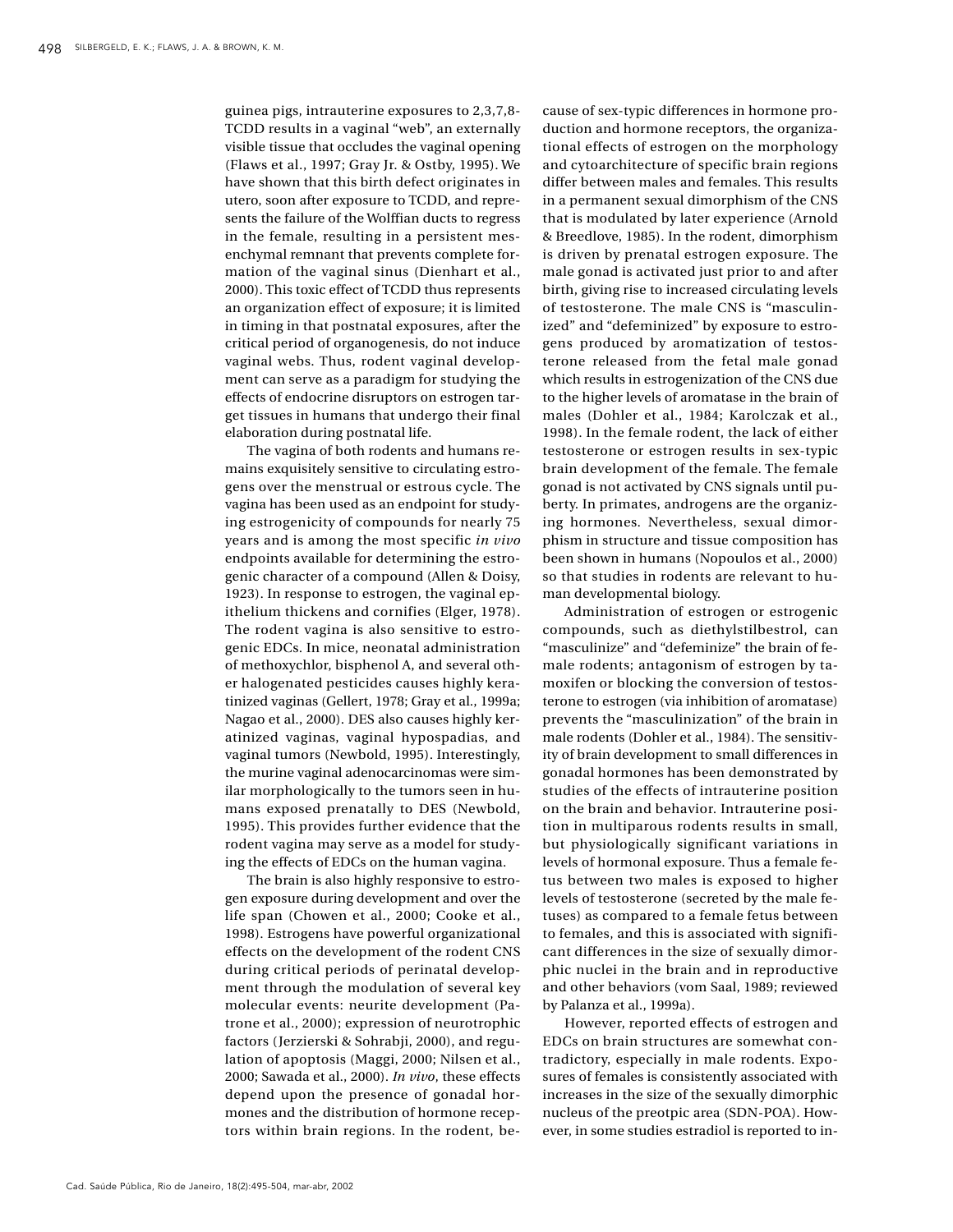crease the size of the SDN in males, but most studies report no changes. The mechanism by which estrogen results in increased size of the SDN in females treated with estrogens (or in males with higher levels of estrogen in the CNS from the endogenous production of testosterone) involves a protection against apoptosis which spares the SDN in males from postnatal neuronal loss (Davis et al, 1996; McCarthy, 1994). Interestingly, a similar mechanism may be involved in the vagina (Berman et al., 1998). We have found that prenatal exposure to the estrogenic pesticide chlordecone also inhibits postnatal apoptosis in the SDN of female rats. However, at low single doses, this effect is only partial, resulting in a delay rather than elimination of cell death, which suggests that these organizational effects can be gradated. In contrast, the effects of prenatal chlordecone on activation responses of the CNS appear to be permanent. Alterations in sex behaviors in response to gonadal hormones, and activity patterns in post pubertal rats are significantly different in female rats exposed in prenatal to chlordecone (Laessig et al., 1999).

Because of this, it has been hypothesized that the developing CNS may be a sensitive target for intrauterine exposures to estrogenic chemicals in the environment (Colborn et al., 1998; Laessig et al., 1999). Support for this hypothesis may be found in studies of intellectual impairment in children exposed to polychlorinated biphenyls *in utero* (Jacobson & Jacobson, 1996; Koopman-Esseboom et al., 1996). Studies have also found morphometric abnormalities in birds exposed in the wild to polychlorinated biphenyls (Henschel et al, 1995).

Associated with structural dimorphism, there are many behaviors in rodents that are related to early hormonal exposure during development (Beatty, 1979; Ward, 1992). Many of these exposures affect later behavioral responses to hormones, such as lordosis and mounting (Gandelman et al., 1979), but there are also well characterized and spontaneously expressed differences between male and female mice in play behavior, aggression, learning, activity and exploration, and response to novelty (Berger-Sweeney et al., 1995; reviewed by Palanza et al., 1999a). Intrauterine exposure to bisphenol A, DDT, methoxychlor, and other estrogenic EDCs, can disrupt neurological development and the expression of dimorphic behaviors in mature rats and mice (Colborn et al., 1998; Ericksson et al., 1992; Farabollini, et al., 1999; Gray et al., 1996b; Laessig et al., 1999; Palanza et al., 1999b; vom Saal et al., 1995). Ethological behaviors such as urine marking, conspecific aggression,

and response to novelty were found to be sensitive indicators of altered CNS function (Parmigiani et al., 1998).

The CNS, like the vagina, remains responsive to estrogens throughout the lifespan (reviewed by Chowen et al., 2000). There is considerable interest in the neuroprotective effects of estrogens and the relationship between estrogen and dementia (Garcia-Segura et al, 2001; Pike, 1999; Wise, 2000). In rodents, administration of estrogen has significant effects on neurochemistry, synaptic and glial morphology, and behavior (DeRyck et al., 1982; Hruska & Nowak, 1988; Hruska & Pittman, 1982; Hruska et al., 1982; Mong et al., 1999; Perez et al., 1986; Rupprecht et al., 1996). Estrogen may affect both activational and organizational events through specific neurotransmitter pathways, including GABA (Davis et al., 1996) and neuropeptides, such as granulin and galanin, whose expression is sexually dimorphic and responsive to estrogen (Rajendren et al., 2000; Suzuki et al., 2001). At maturity, estrogen exposure may promote lordosis behavior by inhibiting serotonin release from the hypothalamus (Luine et al., 1999). Estrogen may also directly regulate serotonin levels in the dorsal raphe in guinea pigs (Lu et al., 1999) and macaques (Bethea et al., 2000) by increasing levels of tryptophan hydroxylase.

## Molecular mechanisms of EDCs on organization and activation

Many estrogenic EDCs are defined by analogy to 17β-estradiol in terms of activity at estrogen receptors (Biegel et al., 1998; NRC, 1999), although there are other mechanisms – involving distribution and metabolism – that may result in estrogenic effects *in vivo* (Cooper & Kavlock, 1997). There are many studies of EDCs in terms of effects on ER binding and gene expression and on their effects in specific organs, such as the vagina (Papaconstantinou et al., 2000), and some studies on organism-level effects (NRC, 1999). However, there are few, if any, investigations integrating these effects from the molecular through the functional level. This has made it difficult to interpret the role of molecular events in organism-level function.

At the molecular level, estrogens are hypothesized to act by binding to intracellular cytosolic receptors, which may now include several distinct subtypes, and in connection with molecular chaperones and other factors translocate to the nucleus and induce up- or downregulation of specific genes (Katzenellenbogen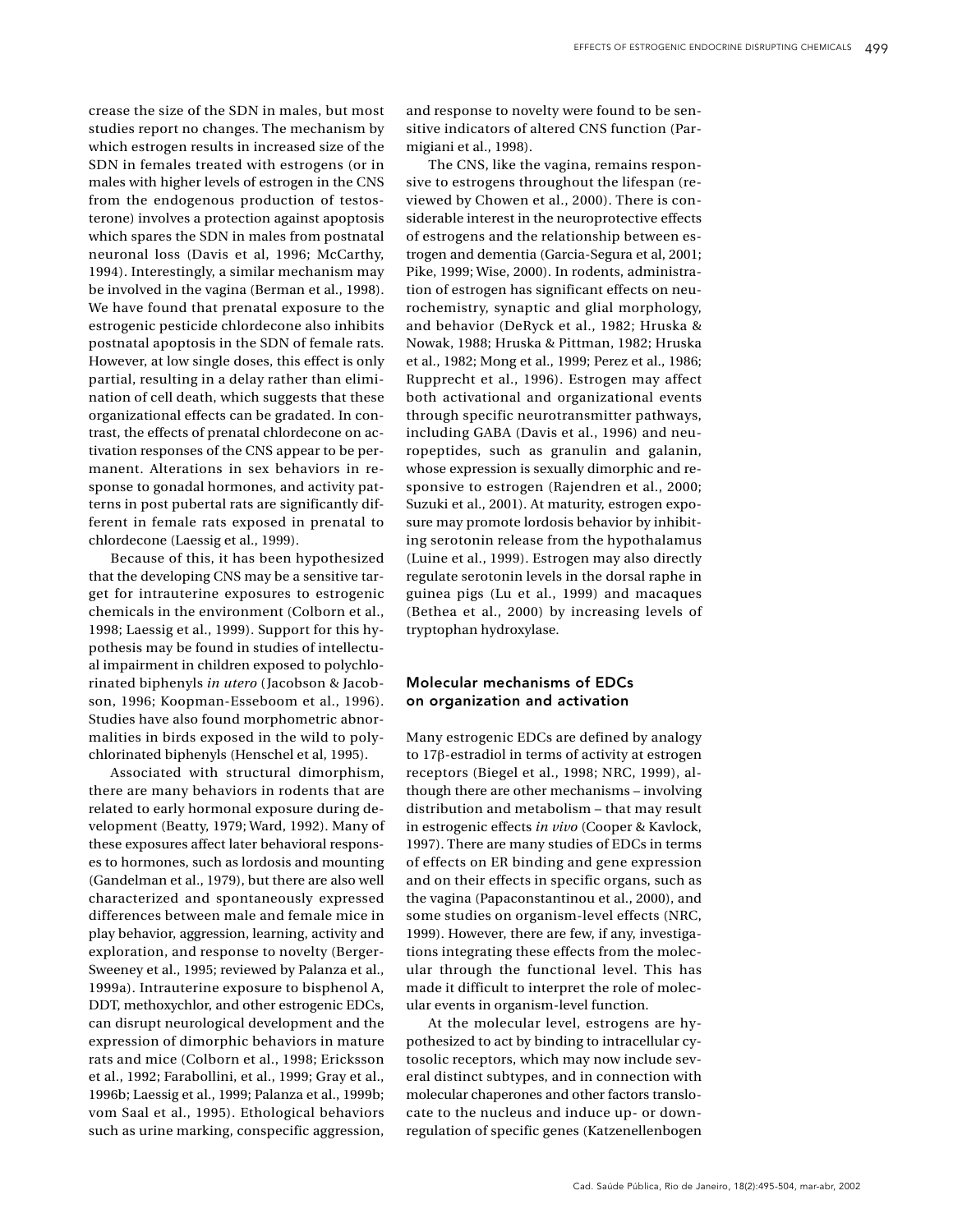et al., 1996). Many genes have been linked to ER binding, including progesterone and estrogen receptors, cyclins, inhibins, lactoferrin, growth factors, several CYP450 genes, heat shock proteins, early response genes (c-fos, cjun), Bcl-2, iNOS, and several differentiation signals. A recent study of global gene expression in which 12,550 identified genes were monitored by microarray found that about 65 showed an increase in expression of ≥ 3 fold in the presence of estrogen (Charpentier et al., 2000). However, the expression of estrogenregulated genes varies by cell and tissue (Choi et al., 2000; Zajchowski et al., 2000).

Both ERα and ERβ are represented in the vagina and central nervous system (Couse et al., 1997; Osterlund et al., 2000; Shugrue et al., 1997). Despite the importance of the brain and vagina as estrogen target tissues, relatively little is known about the role of these two estrogen receptor isoforms, ERα and ERβ, during development of these tissues (Osterlund et al., 2000; Shugrue et al., 1997). Data from the  $ER\alpha$ knockout (ERKO) mouse model indicate that  $ER\alpha$  is critical for mediating estrogen-induced vaginal proliferation and keratinization during postnatal life (Cooke et al., 1998; Couse & Korach, 1999). Studies in ERKO mice have also demonstrated the role of ERα in the normal ontogeny and expression of behavior (Ogawa et al., 1997; Rissman et al., 1999).

Little is known of the molecular mechanisms by which early exposure to estrogen or EDCs could alter later and activation responses. There is some evidence that certain EDCs may interact with estrogen receptors somewhat differently from endogenous estrogens (Gould et al., 1998). The following concepts are proposed as possible avenues for research.

1) Structural alterations – One consequence of significant organizational effects on the structure of hormonally sensitive organs could be an alteration in later responses. For example, if early exposure of the brain or vagina results in decreased apoptosis (such as the effects of TCDD on the vagina or estrogens in brain), then the continued presence of estrogen-responsive cells could influence later organ responses to normal levels of estrogens.

2) Genomic imprinting and gene silencing – Genomic imprinting refers to the differential expression of genetic alleles, usually studied in the context of understanding the role of paternal or maternal genotype and its contributions to phenotype. Patterns of DNA methylation influence gene silencing as well, in which methylation of intron sequences can result in either the expression of a paternal allele or in gene silencing, a functional deletion of the gene.

EDCs could affect gene expression by altering patterns of DNA methylation. Since some methylases appear to be differentially expressed in males and females, it is possible that an organizational effect of early hormone or EDC exposure could result in a heterotypic expression of the methylase which would then influence a later response of imprinted genes to hormones. McLachlan et al. (2001) have reported evidence for changes in DNA methylation patterns after exposure to estrogen and diethylstilbestrol. However, whether these changes are associated with altered activation responses to estrogen is not known.

3) Post-translation effects – The CYP450 family includes many key enzymes in steroid biosynthesis. Expression of these and other CYP450 genes is known to differ between males and females. Early exposures to estrogens and androgens is reported to alter sex-typic patterns of gene expression and enzyme activity. One result of this organizational effect if impacted by EDC exposure during development, could be alterations in sex hormone metabolism at maturity. Increased estrogen biosynthesis, or decreased enzymatic catabolism, could clearly affect target organ responses by increasing the amount and duration of estrogen exposure within target organs such as the brain or vagina.

4) Signal transduction – The effects of estrogens at the genomic level requires a complex interaction among liganded, dimerized receptors and many translocator/coactivator proteins. Auger et al. (2000) reported that SRC-1 (steroid recetpor coactivator-1) is required for the effects of estrogen on sex-specific brain development and behavior. This raises the possibility that some of the organizational and activation effects of EDCs could involve transcription regulators and other signal transducing molecules.

In summary, research on the organizational and activation effects of EDCs may be valuable in improving our ability to detect and evaluate potential toxic impacts of these chemicals in the environment and also as tools for understanding basic mechanisms by which hormone-sensitive systems develop and respond to endocrinological signals over the life span.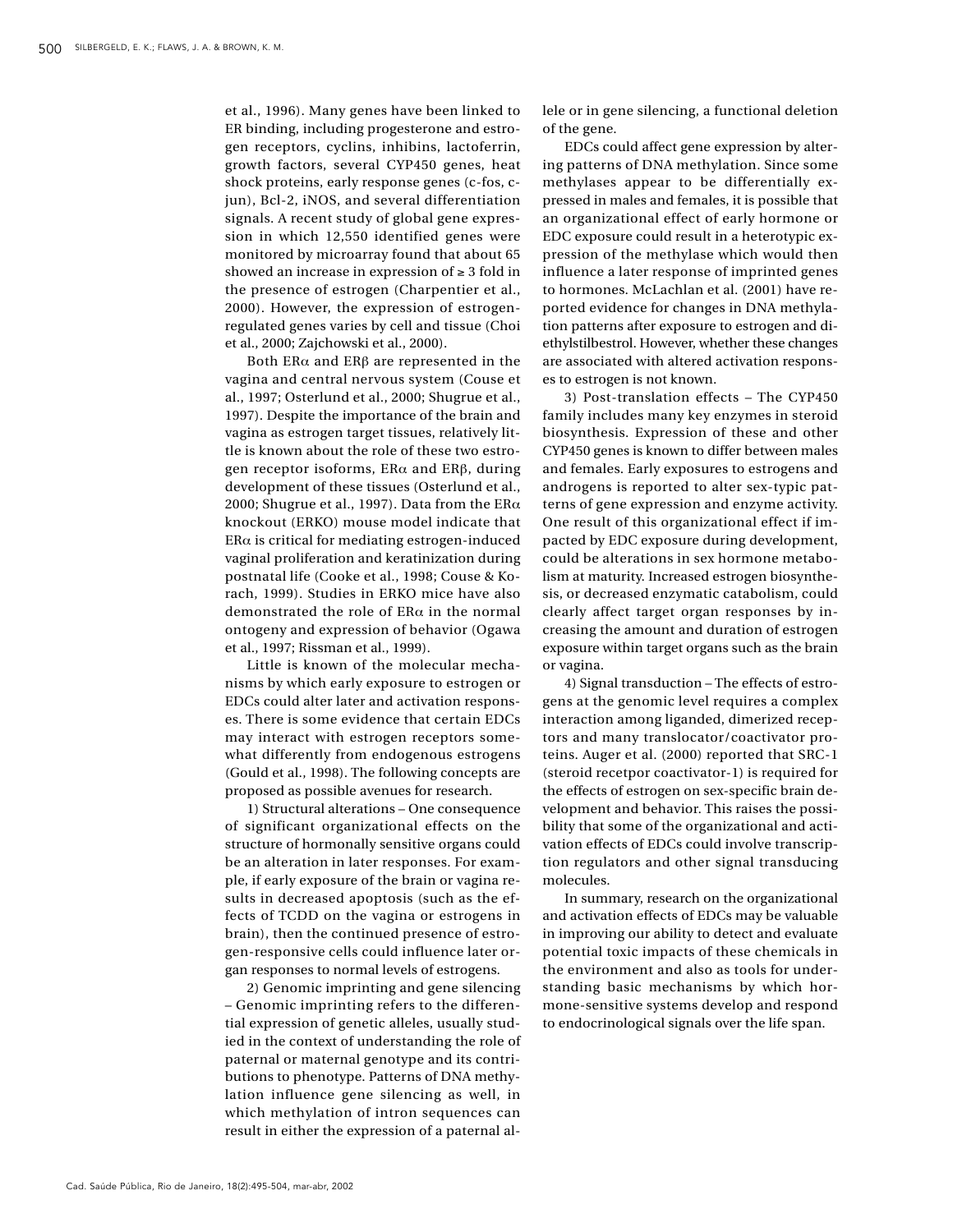## References

- ALLEN, E. & DOISY, E. A., 1923. An ovarian hormone: Preliminary report on its localization, extraction and partial purification, and action in test animals. *JAMA*, 81:819-821.
- ARNOLD, A. P. & BREEDLOVE, S. M., 1985. Organizational and activational effects of sex steroids on brain and behavior: A reanalysis. *Hormones and Behavior*, 19:469-498.
- AUGER, A. P.; TETEL, M. J. & McCARTHY, M. M., 2000. Steroid receptor coactivator-1 (SRC-T) mediates the development of sex-specific brain morphology and behavior. *Proceedings of the National Academy of Sciences of the USA*, 97:7551-7555.
- BEATTY, W., 1979. Gonadal hormones and sex differences in non reproductive behaviors in rodents: Organizational and activational influences. *Hormones and Behavior*, 12:112-163.
- BERGER, M. J. & GOLDSTEIN, D. P., 1980. Impaired reproductive performance in DES-exposed women. *Obstetrics & Gynecology*, 55:25-27.
- BERGER-SWEENEY, J.; ARNOLD, A.; GABEAU, D. & MILLS, J., 1995. Sex differences in learning and memory in mice: Effects of sequence of testing and cholinergic blockade. *Behavioral Neurosciences*, 109:859-873.
- BERMAN, J. R.; McCARTHY, M. M. & KYPRIANOU, N., 1998. Effect of estrogen withdrawal on nitric oxide synthase expression and apoptosis in the rat vagina. *Urology*, 51:650-656.
- BETHEA, C. L.; MIRKES, S. J.; SHIVELY, C. A. & ADAMS, M. R., 2000. Steroid regulation of tryptophan hydroxylase protein in the dorsal raphe of macaques. *Bioliogical Psychiatry*, 47:562-576.
- BIEGEL, L. B.; FLAWS, J. A.; HIRSHFIELD, A. N.; O'- CONNER, J. C.; ELLIOTT, G. S.; LADICS, G. S.; SIL-BERGELD, E. K.; VAN PELT, C. S.; HURTT, M. E.; COOK, J. C. & FRAME, S. R., 1998. 90-day feeding and one-generation reproduction study in Crl: CD BR rats with 17b-estradiol. *Toxicological Sciences*, 44:116-142.
- CHARPENTIER, A. H.; BEDNAREK, A. K.; DANIEL, R. L.; HAWKINS, K. A.; LAFLIN, K. J.; GADDIS, S.; MacLEOD, M. C. & ALDAZ, C. M., 2000. Effects of estrogen on global gene expression: Identification of novel targets of estrogen action. *Cancer Research*, 60:5977-5983.
- CHOI, I.; GUDAS, L. J. & KATZENELLENBOGEN, B. S., 2000. Regulation of keratin 19 gene expression by estrogen in human breast cancer cells and identification of the estrogen responsive gene region. *Molecular and Cellular Endocrinology*, 164:225-237.
- CHOWEN, J. A.; AZCOITIA, I.; CARDONA-GOMEZ, G. P. & GARCIA-SEGURA, L. M., 2000. Sex steroids and the brain: Lessons from animal studies. *Journal of Pediatric Endocrinology & Metabolism*, 13:1045-1066.
- COLBORN, T.; DUMANOSKI, D. & MYERS, J. P., 1996. *Our Stolen Future*. New York: Dutton.
- COLBORN, T.; SMOLEN, M. J. & ROLLAND, R., 1998. Environmental neurotoxic effects: The search for new protocols in functional teratology. *Environmental Health Perspectives*, 14:9-23.
- COOKE, B.; HEGSTROM, C. D.; VILLENEUVE, L. S. & BREEDLOVE, S. M., 1998. Sexual differentiation

of the vertebrate brain: Principles and mechanisms. *Frontiers in Neuroendocrinology*, 19:323- 362.

- COOKE, P. S.; BUCHANAN, D. L.; LUBAHN, D. B. & CUNHA, G. R., 1998. Mechanism of estrogen action: Lessons from the estrogen receptor-α knockout mouse. *Biology of Reproduction*, 59:470-475.
- COOPER, R. L. & KAVLOCK, R. J., 1997. Endocrine disruptors and reproductive development: A weightof-evidence overview. *Journal of Endocrinology*, 152:159-166.
- COUSE, J. F. & KORACH, K. S., 1999. Exploring the role of sex steroids through studies of receptor deficient mice. *Journal of Molecular Medicine*, 76:497- 511.
- COUSE, J. F.; LINDZEY, J.; GRANDIEN, K.; GUSTAFS-SON, J. A. & KORACH, K. S., 1997. Tissue distribution and quantitative analysis of estrogen receptor- $\alpha$  (ER  $\alpha$ ) and estrogen receptor-β (ER β) messenger ribonucleic acid in the wild-type and ERαknockout mouse. *Endocrinology*, 138:4613-4621.
- DAVIS, E. C.; POPPER, P. & GORSKI, R. A., 1996. The role of apoptosis in sexual differentiation of the rat sexually dimorphic nucleus of the preoptic area. *Brain Research*, 734:10-18.
- DEL VECCHIO, F. R., 1982. Development of the caudal portions of the Mullerian ducts of the rat (*Rattus norvegicus*). *Acta Anatomica*, 113:235-245.
- DEMARS, L. R.; VAN LE, L.; HUANG, I. & FOWLER, W. C., 1995. Primary non-clear-cell adenocarcinomas of the vagina in older DES-exposed women. *Gynecologic Oncology*, 58:389-392.
- DE RYCK, M.; HRUSKA, R. E. & SILBERGELD, E. K., 1982. Estrogen and haloperidol-induced versus handling-related catalepsy in male rats. *Pharmacology, Biochemistry and Behavior*, 17:1027-1035.
- DIENHART, M. K.; SOMMER, R. J.; PETERSON, R. E.; HIRSHFIELD, A. N. & SILBERGELD, E. K., 2000. Gestational exposure to 2,3,7,8-TCDD induces developmental defects in the rat vagina. *Toxicological Sciences*, 56:141-149.
- DOHLER, K. D.; COQUELIN, A.; DAVIS, F.; HINES, M.; SHRYNE, J. E. & GORSKI, R. A., 1984. Pre- and postnatal influence of testosterone propionate and diethylstilbestrol on differentiation of the sexually dimorphic nucleus of the preoptic area in male and female rats. *Brain Research*, 302:291-295.
- ELGER, W., 1978. Effects of exogenous estrogens and gestagens on the formation of the vagina in the rat and rabbit fetus. In: *Methods in Prenatal Toxicology* (D. Neubert, H. J. Merker & T. E. Kwasigroch, ed.), Stuttgart: G. Thieme.
- ERIKSSON, P.; AHLBOM, J. & FREDRIKSSON, A., 1992. Exposure to DDT during a defined period in neonatal life induces permanent changes in brain muscarinic receptors and behavior in adult mice. *Brain Research*, 582:277-281.
- FARABOLLINI, F.; PORRINI, S. & DESSI-FULGHERIT, F., 1999. Perinatal exposure to the estrogenic pollutant bisphenol A affects behavior in male and female rats. *Pharmacology, Biochemistry and Behavior*, 64:687-694.
- FLAWS, J. A.; SOMMER, R. J.; SILBERGELD, E. K.; PE-TERSON, R. E. & HIRSHFIELD, A. N., 1997. In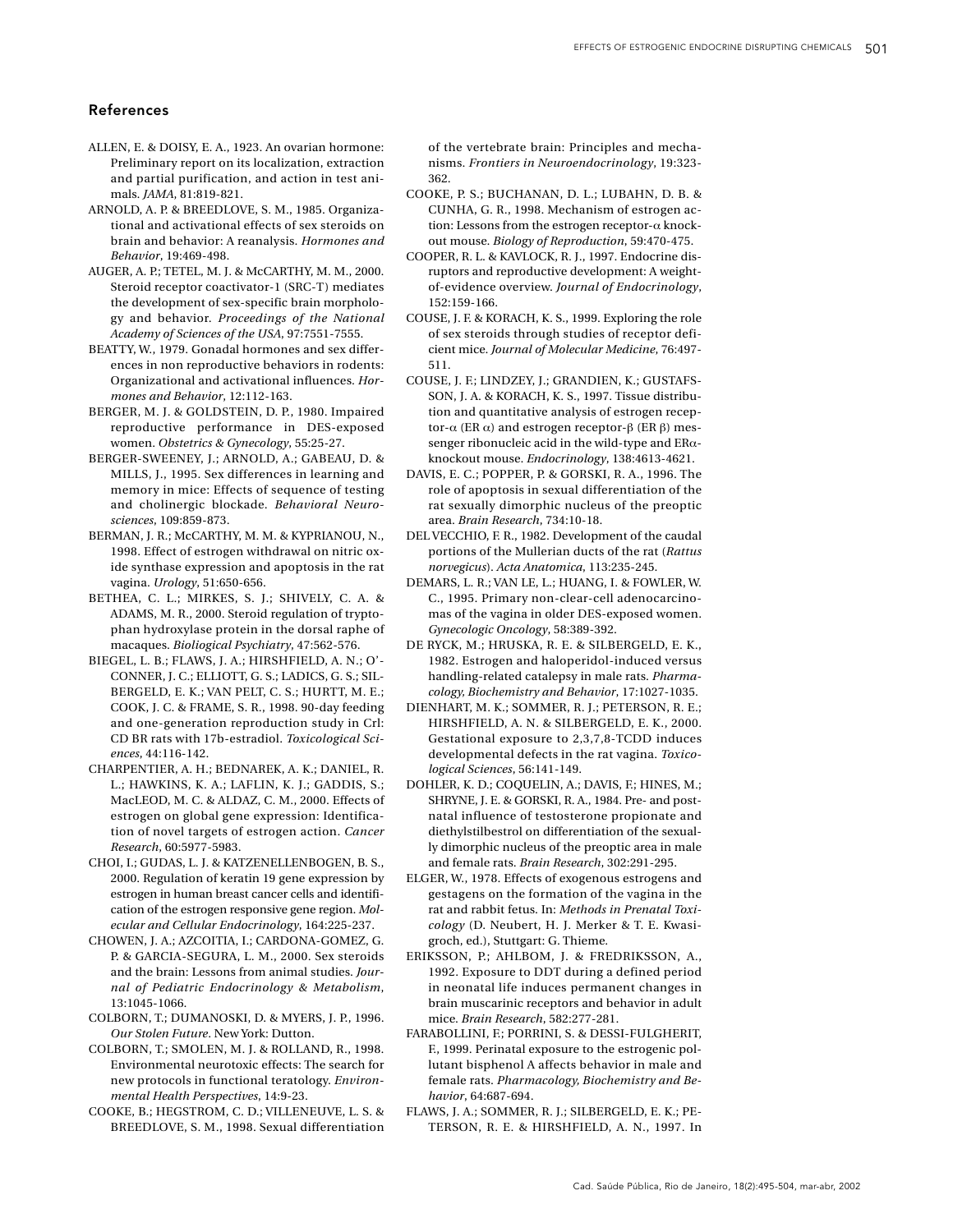utero and lactational exposure to 2,3,7,8-tetrachlorodibenzo-p-dioxin (TCDD) induces genital dysmorphogenesis in the female rats. *Toxicology and Applied Pharmacology*, 147:351-362.

- GANDELMAN, R.; SIMON, N. G. & McDERMOTT, N. J., 1979. Prenatal exposure to testosterone and its precursors influences morphology and later behavioral responsiveness to testosterone of female mice. *Physiology & Behavior*, 23:23-26.
- GARCIA-SEGURA, L. M.; AZCOITIA, I. & DON CAR-LOS, L. L., 2001. Neuroprotection by estradiol. *Progress in Neurobiology*, 63:29-60.
- GELLERT, R. J., 1978. Kepone, mirex, dieldrin, and aldrin: Estrogenic activity and the induction of persistent vaginal estrus and anovulation in rats following neonatal treatment. *Environmental Research*, 16:131-138.
- GITLIN, G., 1974. Vaginal opening and vaginal epithelium following ovariectomy in newborn rats. *Acta Anatomica*, 90:117-132.
- GOULD, J. C.; LEONARD, L. S.; MANESS, S. C.; WAG-NER, B. L.; CONNER, K.; ZACHAREWSKI, T.; SAFE, S; McDONNELL, D. P. & GAIDO, K. W., 1998. Bisphenol A interacts with the estrogen receptor alpha in a distinct manner from estradiol. *Molecular and Cellular Endocrinology*, 142:203-214.
- GRAY, J. E.; OSTBY, J.; FERRELL, J.; REHNBERG, G.; LINDER, R.; COOPER, R.; GOLDMAN, J. M.; SLOTT, V. & LASKEY, J., 1999a. A dose-response analysis of methoxychlor-induced alterations of reproductive development and function in the rat. *Fundamental and Applied Toxicology*, 12:92-108.
- GRAY, J. E.; OSTBY, J.; FERRELL, J.; REHNBERG, G.; LINDER, R.; COOPER, R.; GOLDMAN, J. M.; SLOTT, V. & LASKEY, J., 1999b. The estrogenic and antiandrogenic pesticide methoxychlor alters the reproductive tract and behavior without affecting pituitary size of LH and prolactin secretion in male rats. *Toxicology and Industrial Health*, 15:37-47.
- GRAY Jr., L. E. & OSTBY, J. S., 1995. In utero 2,3,7,8 tetrachlorodibenzo-p-dioxin (TCDD) alters reproductive morphology and function in female rat offspring. *Toxicology and Applied Pharmacology*, 133:285-294.
- HENSHEL, D. S.; MARTIN, J. W.; NORSTROM, R.; WHITEHEAD, P.; STEEVES, J. D. & CHENG, K. M., 1995. Morphometric abnormalities in brains of great blue heron hatchlings exposed in the wild to PCDDs. *Environmental Health Perspectives*, 103:61-66.
- HERBST, A. L.; ULFELDER, H. & POSKANZER, D. C., 1971. Adenocarcinoma of the vagina: Association of maternal stilbestrol therapy with tumor appearance in young women. *New England Journal of Medicine*, 284:878-881.
- HISANO, N., 1971. Effect on hamster vaginal development of a single dose of testosterone or estradiol given neonatally. *Acta Anatomica*, 97:361-370.
- HOOK, E. B., 1994. Cardiovascular birth defects and prenatal exposure to female sex hormones: A reevaluation of data reanalysis from a large prospective study. *Teratology*, 49:162-166.
- HOSE, J. E. & GUILLETTE, L. J., 1995. Defining the role of pollutants in the disruption of reproduction in wildlife. *Environmental Health Perspectives*, 103:87-91.
- HRUSKA, R. E.; LUDMER, L. M.; PITMAN, K. T.; DeRYCK, M. & SILBERGELD, E. K., 1982. Effects of estrogen on striatal dopamine receptor function in male and female rats. *Pharmacology, Biochemistry and Behavior*, 16:285-291.
- HRUSKA, R. E. & NOWAK, M. W., 1988. Estrogen treatment increases the density of D1 dopamine receptors in the rat striatum. *Brain Research*, 442: 349-350.
- HRUSKA, R. E. & PITMAN, K. T., 1982. Distribution and localization of estrogen-sensitive dopamine receptors in the rat brain. *Journal of Neurochemistry*, 39:1418-1423.
- JACOBSON, J. L. & JACOBSON, S. W., 1996. Intellectual impairment in children exposed to PCBs in utero. *New England Journal of Medicine*, 335:783- 789.
- JEZIERSKI, M. K. & SOHRABJI, F., 2000. Region- and peptide-specific regulation of the neurotrophins by estrogen. *Brain Research. Molecular Brain Research*, 85:77-84.
- JUSTO, S. N.; COLILLAS, O. J. & TRAMEZZANI, J. H., 1970. The influence of prepubertal ovariectomy, and subsequent hormone treatment, on vaginal opening in the rat. *Journal of Endocrinology*, 46:543-544.
- KAROLCZAK, M.; KUPPERS, E. & BEYER, C., 1998. Developmental expression and regulation of aromatase- and 5alpha-reductase type I mRNA in the male and female mouse hypothalamus. *Journal of Neuroendocrinology*, 10:267-274.
- KATZENELLENBOGEN, J. A.; O'MALLEY, B. W. & KATZENELLEBOGEN, B. S., 1996. Tripartite steroid hormone receptor pharmacology: Interaction with multiple effector sites as a basis for the celland promoter-specific action of these hormones. *Molecular Endocrinology*, 10:119-131.
- KOOPMAN-ESSEBOOM, C.; WEISGLAS-KUPERUS, N.; DE RIDDER, M. A.; VAN DER PAAUW, C. G.; TUINSTRA, L. G. & SAUER, P. J., 1996. Effects of polychlorinated biphenyl/dioxin exposure and feeding type on infants' mental psychomotor development. *Pediatrics*, 87:700-706.
- LAESSIG, S.; McCARTHY, M. M. & SILBERGELD, E. K., 1999. Neurotoxic effects of endocrine disruptors. *Current Opinion in Neurology*, 12:745-751.
- LONGNECKER, M. P.; ROGAN, W. J. & LUCIER, G., 1997. The human health effects of DDT (dichlorodiphenyltrichloroethane) and PCBS (polychlorinated biphenyls) and an overview of organochlorines in public health. *Annual Review of Public Health*, 18:211-244.
- LU, N. Z.; SHLAES, T. A.; GUNDLAH, C.; DZIENNIS, S. E.; LYLE, R. E. & BETHEA, C. L., 1999. Ovarian steroid action on tryptophan hydroxylase protein and serotonin compared to localization of ovarian steroid hormone receptors in midbrain of Guinea pigs. *Endocrinology*, 11:257-267.
- LUINE, V. N.; WU, V.; HOFFMAN, C. S. & RENNER, K. J., 1999. GABAergic regulation of lordosis: Influence of gonadal hormones on turnover of GABA and interaction of GABA with 5-HT. *Neuroendocrinology*, 69:438-445.
- McCARTHY, M. M., 1994. Molecular aspects of sexual differentiation of the rodent brain. *Psychoneuroendocrinology*, 19:415-427.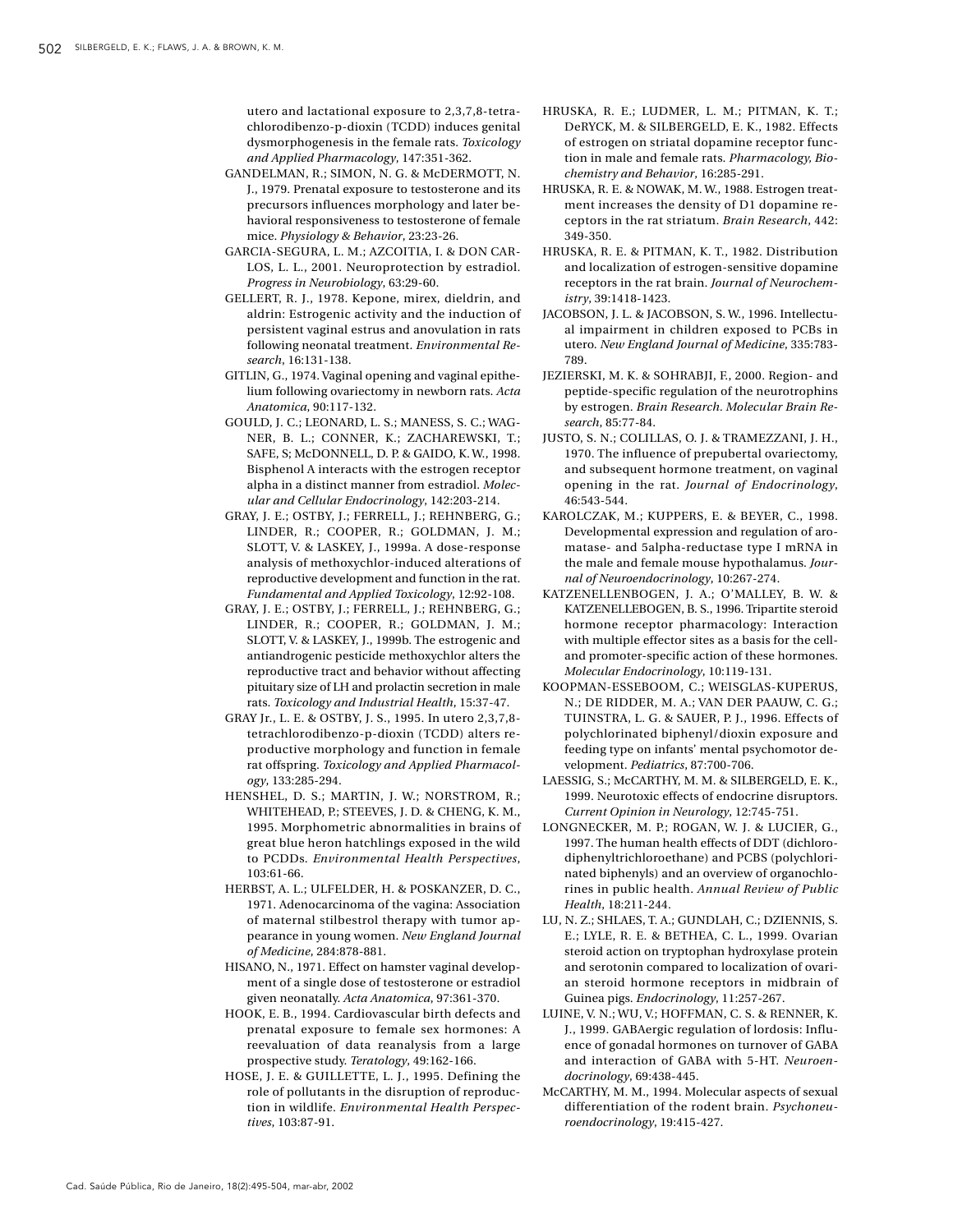- McLACHLAN, J. A. & ARNOLD, S. F., 1996. Environmental estrogens. *American Scientist*, 84:452-461.
- McLACHLAN, J. A.; BUROW, M.; CHIANG, T. & LI, S. F., 2001. Gene imprinting in developmental toxicology: A possible interface between physiology and pathology. *Toxicology Letters*, 120:161-164.
- McLACHLAN, J. A.; NEWBOLD, R. R. & BULLOCK, B. C., 1980. Long-term effects on the female mouse genital tract associated with prenatal exposure to diethylstilbestrol. *Cancer Research*, 40:3988-3999.
- MOORE, K. L. & PERSAUD, T. V. N., 1993. *The Developing Human*. 5th Ed. Philadelphia: WB Saunders.
- NAGAO, T.; SAITO, Y.; USUMI, K.; NAKAGOMI, M.; YOSHIMIRA, S & ONO, H., 2000. Disruption of the reproductive system and reproductive performance by administration of nonylphenol to newborn rats. *Human and Experimental Toxicology*, 19:284-296.
- NRC (National Research Council), 1999. *Hormonally Active Agents in the Environment*. Washington, DC: NAS Press.
- NEWBOLD, R., 1995. Cellular and molecular effects of developmental exposure to diethylstilbestrol: Implications for other environmental estrogens. *Environmental Health Perspectives*, 103:83-87.
- NILSEN, J.; MOR, G. & NAFTOLIN, F., 2000. Estrogenregulated developmental neuronal apoptosis is determined by estrogen receptor subtype and the Fas/Fas ligand system. *Journal of Neurobiology*, 43:64-78.
- NOPOULOS, P.; FLAUM, M.; O'LEARY, D. & AN-DREASEN, N. C., 2000. Sexual dimorphism in the human brain: Evaluation of tissue volume, tissue composition and surface anatomy using magnetic resonance imaging. *Psychiatric Research: Neuroimaging Section*, 98:1-13.
- OGAWA, S.; LUBAHN, D. B.; KORACH, K. S. & PFAFF, D. W., 1997. Behavioral effects of estrogen receptor gene disruption in male mice. *Proceedings of the National Academy of Sciences of the USA*, 94: 1476-1481.
- OJEDA, S. R.; ADVIS, J. P. & ANDREWS, W. W., 1980. Neuroendocrine control of the onset of puberty in the rat. *Federation Proceedings*, 39:2365-2371.
- OSTERLUND, M. K.; GUSTAFSSON, J. A.; KELLER, E. & HUND, Y. L., 2000. Estrogen receptor beta messenger ribonucleic acid expression within the human forebrain: Distinct distribution pattern to ER alpha mRNA. *Journal of Clinical Endocrinology and Metabolism*, 85:3840-3846.
- PALANZA, P.; MORELLINI, F.; PARMIGIANI, S. & VOM SAAL, F. S., 1999a. Prenatal exposure to endocrine disrupting chemicals: Effects on behavioral development. *Neuroscience and Biobehavioral Reviews*, 23:1011-1027.
- PALANZA, P.; PARMIGIANI, S.; LIU, H. & VOM SAAL, F. S., 1999b. Prenatal exposure to low doses of the estrogenic chemical diethylstilbestrol and o,p'- DDT alters aggressive behavior of male and female house mice. *Pharmacology, Biochemistry and Behavior*, 64:665-672.
- PAPACONSTANTINOU, A. D.; FISHER, B. R.; UMBRE-IT, T. H.; GOERING, P. L. & BROWN, K. M., 2000. Bisphenol A-induced increase in uterine weight and alterations in uterine morphology in ovariectomized B6C3F1 mice: Role of the estrogen re-

ceptor. *Toxicological Sciences*, 56:332-339.

- PARMIGIANI, S.; PALANZA, P. & VOM SAAL, F. S., 1998b. Ethotoxicology: An evolutionary approach to the study of environmental endocrine-disrupting chemicals. *Toxicology and Industrial Health*, 14:333-339.
- PATRONE, C.; POLLIO, G.; VEGETO, E.; ENMARK, E.; DE CURTIS, I.; GUSTAFSSON, J. A. & MAGGI, A., 2000. Estradiol induces differential neuronal phenotypes by activating estrogen receptor α or β. *Endocrinology*, 141:1839-1845.
- PEREZ, J.; ZUCCHI, I. & MAGGI, A., 1986. Sexual dimorphism in the response of the GABAergic system to estrogen administration. *Journal of Neurochemistry*, 47:1798-1803.
- PIKE, C. J., 1999. Estrogen modulates neuronal Bcl-x<sub>L</sub> expression and β-amyloid-induced apoptosis: Relevance to Alzheimer's Disease. *Journal of Neurochemistry*, 72:1552-1563.
- RAJENDREN, G.; LEVENKOVA, N. & GIBSON, M. J., 2000. Galanin immunoreactivity in mouse basal forebrain: Sex differences and discrete projections of galanin-containing cells beyond the bloodbrain barrier. *Neuroendocrinology*, 71:27-33.
- RISSMAN, E. F.; WERSINGER, S. R.; FUGGER, H. N. & FOSTER, T. C., 1999. Sex with knockout models: Behavioral studies of estrogen recetpor allpha. *Brain Research*, 835:80-90.
- RUPPRECHT, R.; HAUSER, C. A.; TRAPP, T. & HOLS-BOER, F., 1996. Neurosteroids: Molecular mechanisms of action and psychopharmacological significance. *Journal of Steroid Biochemistry and Molecular Biology*, 56:163-168.
- SAFE, S., 1995. Environmental and dietary estrogens and human health: Is there a problem? *Environmental Health Perspectives*, 103:346-351.
- SHUGHRUE, P. J.; LANE, M. V. & MERCHENTHALER, I., 1997. Comparative distribution of estrogen receptor-α and -β mRNA in the rat central nervous system. *Journal of Comparative Neurology*, 388: 507-525.
- SIMERLY, R. B.; ZEE, M. C.; PENDLETON, J. W.; LUBAHN, D. B. & KORACH, K. S., 1997. Estrogen receptor-dependent sexual differentiation of dopaminergic neurons in the preoptic region of the mouse. *Proceedings of the National Academy of Sciences of the USA*, 94:14077-14082.
- SINGH, J. & HANDELSMAN, D. J., 1999. Imprinting by neonatal sex steroids on the structure and function of the mature mouse prostate. *Biology of Reproduction*, 61:200-208.
- SUZUKI, M.; YONEZAWA, T.; FUJIOKA, H.; MATUA-MURO, M. & NISHIHARA, M., 2001. Induction of granulin precursor gene expression by estrogen treatment in neonatal rat hypothalamus. *Neuroscience Letters*, 297:199-202.
- TOPPARI, J. & SKAKKEBÆK, N. E., 1998. Sexual differentiation and environmental endocrine disrupters. *Baillieres Clinical Endocrinology and Metabolism*, 12:143-156.
- VOM SAAL, F. S., 1989. Sexual differentiation in litter bearing mammals: Influence of sex of adjacent fetuses in utero. *Journal of Animal Sciences*, 67: 1824-1840.
- VOM SAAL, F. S.; NAGEL, S. C.; PALANZA, P.; BOECH-LER, M.; PARMIGIANI, S. & WELSHONS, W. V.,